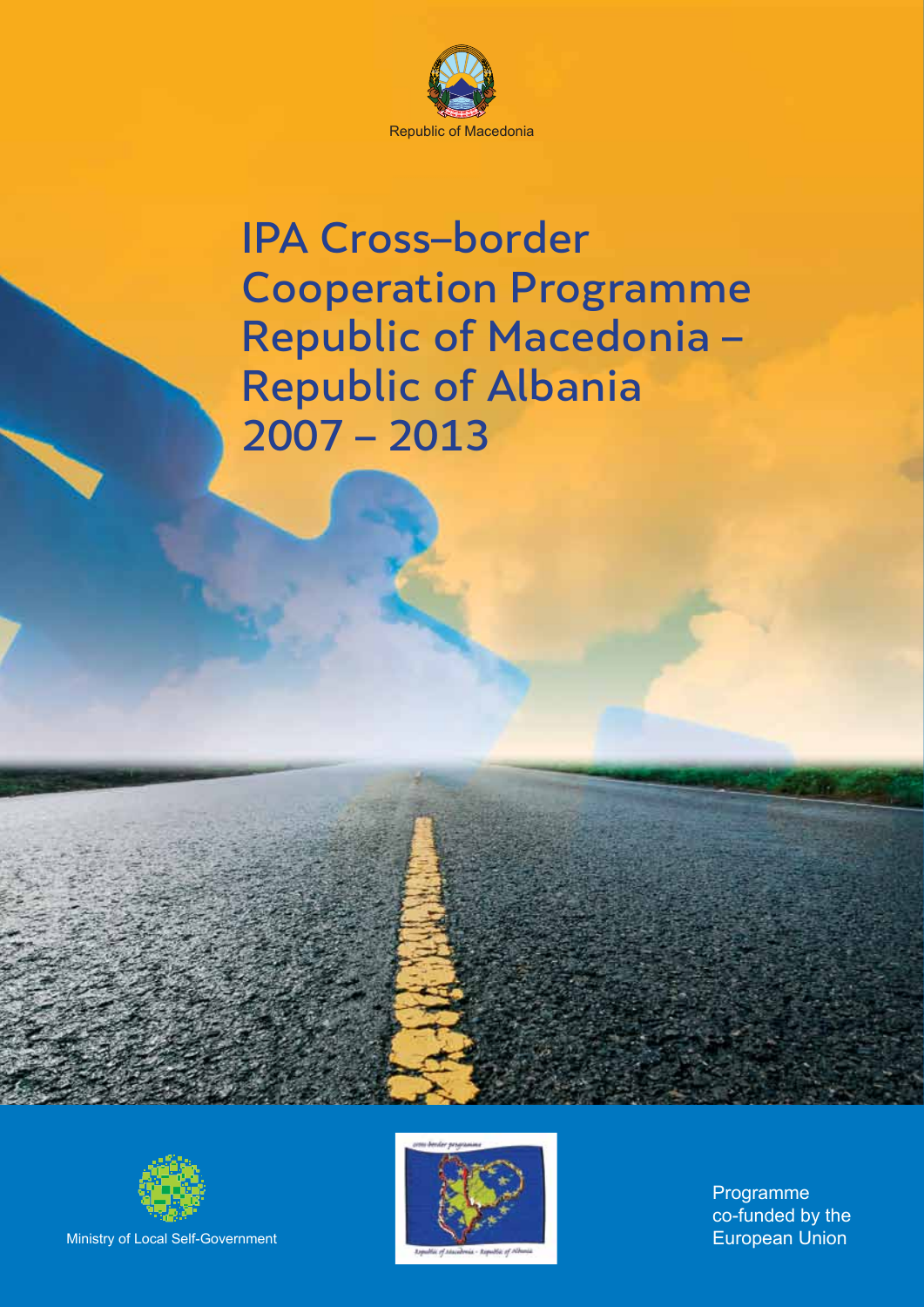## INTRODUCTION

The cross–border programme between Republic of Macedonia and Albania will be implemented during the period of 2007–2013. This strategic document is based on a joint strategic planning effort between the two countries and is also the result of a large consultation process with the local stakeholders and potential beneficiaries.

The objective of the cross–border programme is to promote good neighbourly relations, foster stability, security and prosperity, which is in the mutual interest of both countries, and encourage their harmonious, balanced and sustainable development.



THE MAP AND THE DESCRIPTION OF THE ELIGIBLE AREAS

## PRIORITIES AND MEASURE

The objectives will be reached through the implementation of one priority comprising of three measures and the second priority for the technical assistance to the programme.



Republic of Macedonia Republic of Albania Ministry of Local Self Government

### PROGRAMME STRUCTURES

#### 1.1. ORGANISATIONAL STRUCTURES AT NATIONAL LEVEL

Each country has designated National IPA Coordinator.

In Republic of Macedonia, the Deputy Prime Minister for European Affairs is designated as the National IPA Coordinator, who acts as the representative of the country vis–à–vis the Commission. National IPA Coordinator has designated the Minister of Local Self Government as the Cross border cooperation Coordinator.

In Albania the National IPA Coordinator is the Minister of European Integration (MoEI).

Cross border cooperation Coordinator is the main

contact point between each beneficiary country and the Commission for all issues related to participation of the respective country in programmes under the IPA CBC Component.

### 1.2 OPERATING STRUCTURES

The Cross–border programme shall be implemented by the Operating Structure (OS) which is designated in each country. These are:

> Ministry of European Integration

Operating Structure of each country cooperates closely in the programming and implementation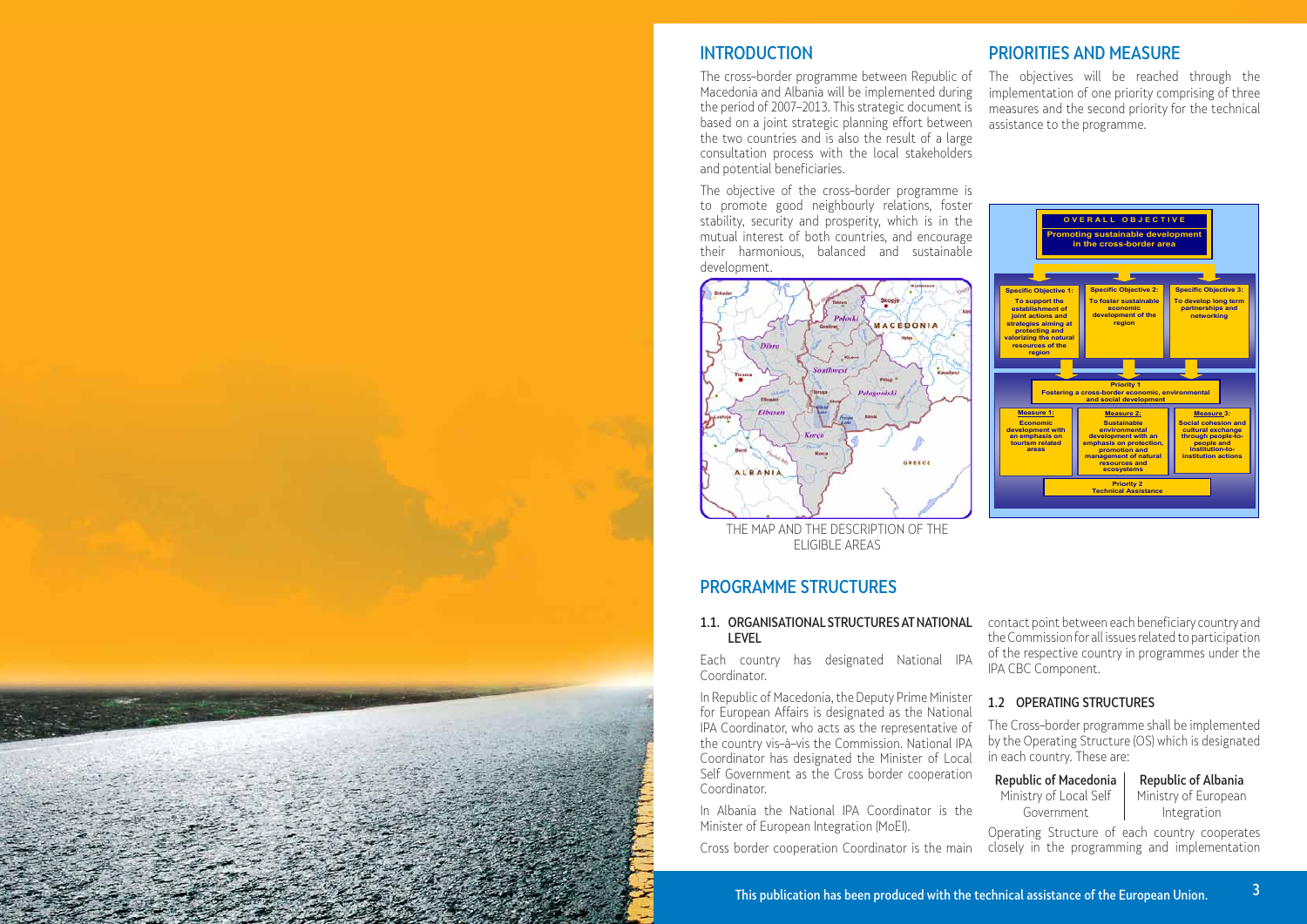of the relevant cross–border programmes. The OSs are responsible for the implementation of the programme in their respective country.

#### 1.3 JOINT TECHNICAL SECRETARIAT

Joint Technical Secretariat – Struga (JTS) assists the JMC and the Operating Structures in carrying out their responsibilities. The JTS is jointly managed by both OSs.

#### Republic of Macedonia | Republic of Albania Delegation of the European Union

The location of the JTS is in Struga, Republic of Macedonia. It has an Antennae in Elbasan, Albania.

The Joint Technical Secretariat is the administrative body of the programme responsible for its day–to– day management.

#### 1.4 CONTRACTING AUTHORITIES

In both countries, the European Union will be the Contracting Authority.

Mito Hadzivasilev Jasmin 52v, 1000 Skopje Tel: (+389 2) 3248 500 Fax: (+389 2) 3248 501

Delegation of the European Union APA Business Centre 17th floor Rr. Papa Gjon Pali II, Tirana Tel: (+355 4) 2228 320 Fax: (+355 4) 2230 752

In both countries, in line with Article 140(1) of the IPA Implementing Regulation, the European Commission retains overall responsibility for ex ante evaluation on calls for proposal, awarding grants, tendering, contracting and payment functions.

#### 1.5 PROGRAMME BENEFICIARIES

1st Call for Proposals – the overall indicative amount available under the 1st Call for Proposals was €1.020.000 (out of which €680,000 for the Republic of Macedonia and €340,000 for Republic Albania). In the Republic of Macedonia were signed 14 grant agreements between grant beneficiaries and the Delegation of the European Union in the Republic of Macedonia in total amount of €571,270.46 or 84%. In the Republic of Albania were signed 15 grant agreements between grant beneficiaries and the Delegation of the European Union to the Republic of Albania in total amount of €527,139.41. For the Republic of Albania were used all available funds from IPA 2007 of the 1st CfP and the allocated funds for the 2nd CfP from IPA 2007 in amount of €187,139.41.

Programme beneficiaries (partners) are nationals of a Member State of the European Union, other IPA beneficiary country, a country that is a beneficiary of the European Neighbourhood and Partnership Instrument, or a Member State of the European Economic Area.

The partners in each beneficiary country shall appoint the Lead Partner among themselves prior to the submission of the Application. In principle there will be two Lead Partners/Applicants for each application, one in each participating country.

2nd Call for Proposals – the overall indicative amount available under the 2nd Call for proposals was €3,525,000 (out of which €2,200,000 for the Republic of Macedonia and €1,325,000 for Republic Albania). In the Republic of Macedonia were signed 8 grant agreements between grant beneficiaries and the Delegation of the European Union in the Republic of Macedonia in total amount of €662,447.46 or 30%. In the Republic of Albania were signed 8 grant agreements between grant beneficiaries and the Delegation of the European Union to the Republic of Albania in total amount of €581,740.46 or 44%.

3rd Call for Proposals - the overall indicative amount available under the 3rd Call for proposals was € 4,995,000 (out of which € 2,700,000 for the Republic of Macedonia and € 2,295,000 for Republic of Albania). The evaluation process of this call for proposal is in the final stage.



The two Lead Partners shall appoint among themselves a Functional Lead Partner prior to the submission of the project proposal, for coordination and reporting purposes.

## PROGRAMME IMPLEMENTATION

Under the implementation of this programme there were lunched three Call for Proposals:

Lead Partner: Defending the rights of people with disabilities (MEDPACK) – Albania, Zela Koka, medpak@albmail.com

## Disability and Prevention

This project aims at contributing to the prevention of disability, i.e. providing workshops and materials on relevant issues related to early prevention, detection, treatment and rehabilitation. Expected results should be reflected in a decreased number of persons with intellectual disability, better life quality of the disabled and their families, indirect stimulation of the work of institutions dealing with the disabled, an increased level of education of the target group and development of joint strategies between the Republic of Macedonia and Albania. Location Macedonia – Struga, Southwest region Albania – Elbasan, Librazhd

#### Project Duration (months): 12

Total Project Budget for the grant beneficiary in Macedonia is € 55,591.58

Total Project Budget for the grant beneficiary in Albania is € 40,064.01



#### Project partners

Functional Lead Partner: Poraka Nova – Macedonia, Anita Gagovska, porakanova@yahoo.com

## Projects awarded under the 1st Call for proposals of the IPA Cross–border Programme Republic of Macedonia – Republic of Albania, that are already implemented: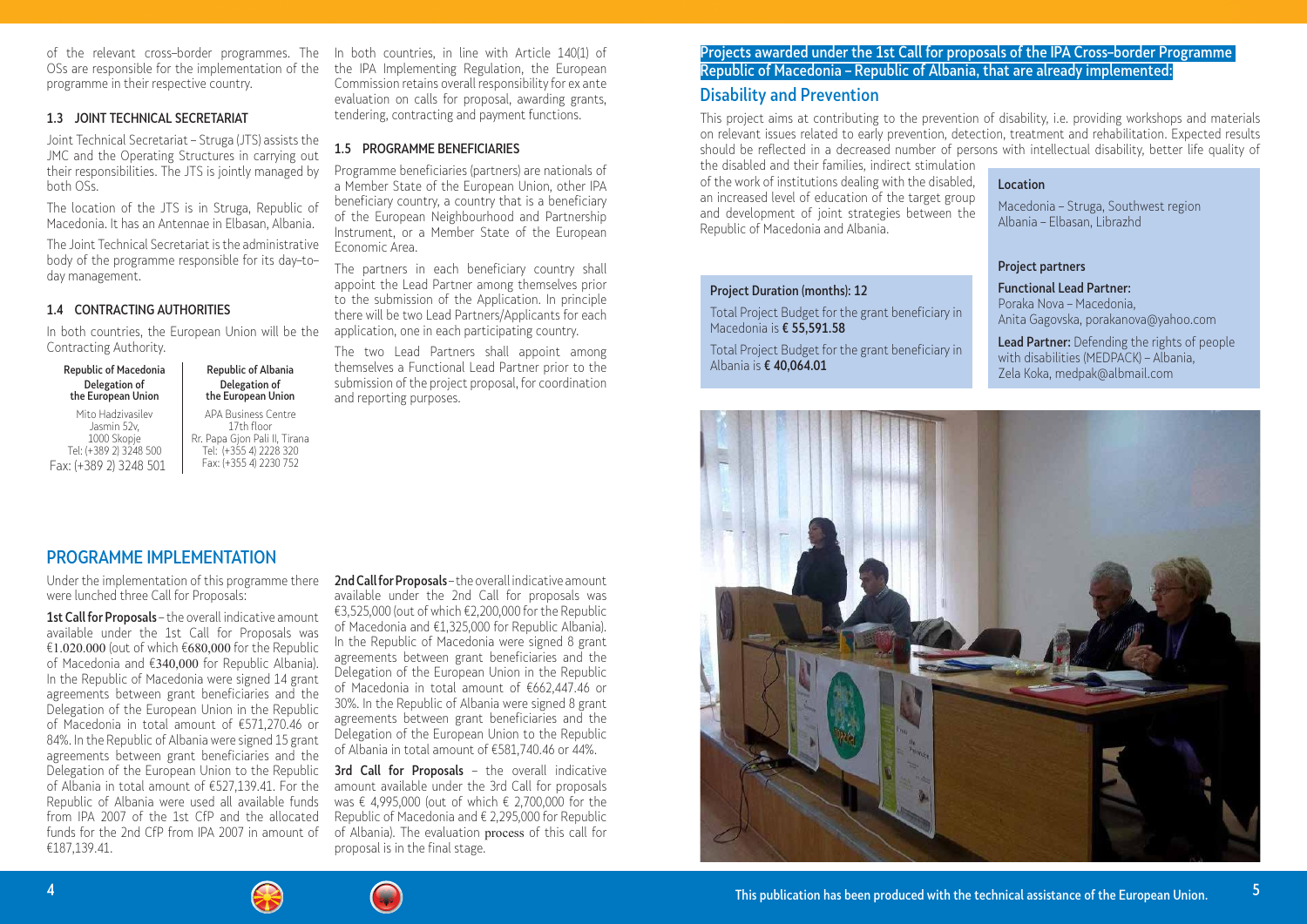## Social Integration of Vulnerable Groups through Joint Cross–Border Initiatives in the Republic of Macedonia and the Republic of Albania

The aim of the project is to increase the capacities of local governments in designing and implementing the Local Strategy and Action Plan for Employment, and initiating sustainable partnerships through the Regional Network for Employment Development. The project will contribute to increasing the social integration of marginalised groups in the cross–border communities of the Republic of Macedonia and the Republic of Albania through developing and implementing strategies, action plans and employment programmes. This will be followed by initiating sustainable partnerships for the capacity building of grassroots NGOs and marginalised youth groups so as to cope with the entrepreneurship and free–market possibilities of both cross–border areas.

### Project Duration (months): 8

Total Project Budget for the grant beneficiary in Macedonia is € 52,922.20

Total Project Budget for the grant beneficiary in Albania is € 49,858.00



### Location

Macedonia – Prilep Albania – Elbasan, Librazhd

### Project partners

Functional Lead Partner: Centre for Civic Initiative – Macedonia, Marina Kitanoska, marina@cgimk.org.mk

Lead Partner: National association of social workers – Albania, Eliona Kuluri, info@nasw–albanian.com

## Establishment of a Cross–Border Institutionalized Partnership in a People–to–People Approach

The project aims to contribute to the promotion of sustainable development in the cross–border area. It is expected to result in establishing and developing long–term partnerships and networking between university communities, local government, and civil society organizations in the cross–border area. This will be achieved through presenting mechanisms and instruments for spreading social values and experience between the actors and local government.

### Project Duration (months): 12

Total Project Budget for the grant beneficiary in Macedonia is € 53,437.50

Total Project Budget for the grant beneficiary in Albania is € 53,064.38



### Location

Macedonia – Gostivar, Tetovo Alabania – Elbasan

### Project partners

Functional Lead Partner: Tjeter vizion – Albania, Dijana Kasa, dkasa@hotmail.com

Lead Partner: CSD Alka – Macedonia, Gjorgi Velkovski, gjorgi.velkovski@alka.org.mk

## Business without Borders

The project goal is to contribute to a wider economic development of the cross–border area of the south– west region in the Republic of Macedonia (Struga, Ohrid, Zajas, Debar municipality) and Korca region in the Republic of Albania (Pogradec and Korca municipalities). The project plans to establish interactive communication between representatives of Economic Chambers of Albania (Tirana–Korca) and the Macedonian Chambers (OEMVP). By achieving this kind of communication, the project hopes to create a possibility for a thorough mutual introduction of best practices that both Chambers can share, and thereby build a lasting cross–border partnership. This will be done through identifying differences in these practices, as well as recommendations for improving them and defining the cooperation between the Chambers. The resulting partnership will contribute to further regional development by using a new tool of cross– border cooperation. Location Macedonia – Struga, Ohrid, Debara, Zajas Albania – Korce, Pogradec

#### Project Duration (months): 10

Total Project Budget for the grant beneficiary in Macedonia is € 56,548.40

Total Project Budget for the grant beneficiary in Albania is € 48,523.97





#### Project partners

#### Functional Lead Partner:

Economic Chamber of North–West Macedonia (OEMVP) – Macedonia, Mirlinda Rushiti Bytyqi, marlindarbytyqi@gmail.com

#### Lead Partner:

Chamber of commerce and industry – Albania, Suela Jahaj, sjah002@hotmail.com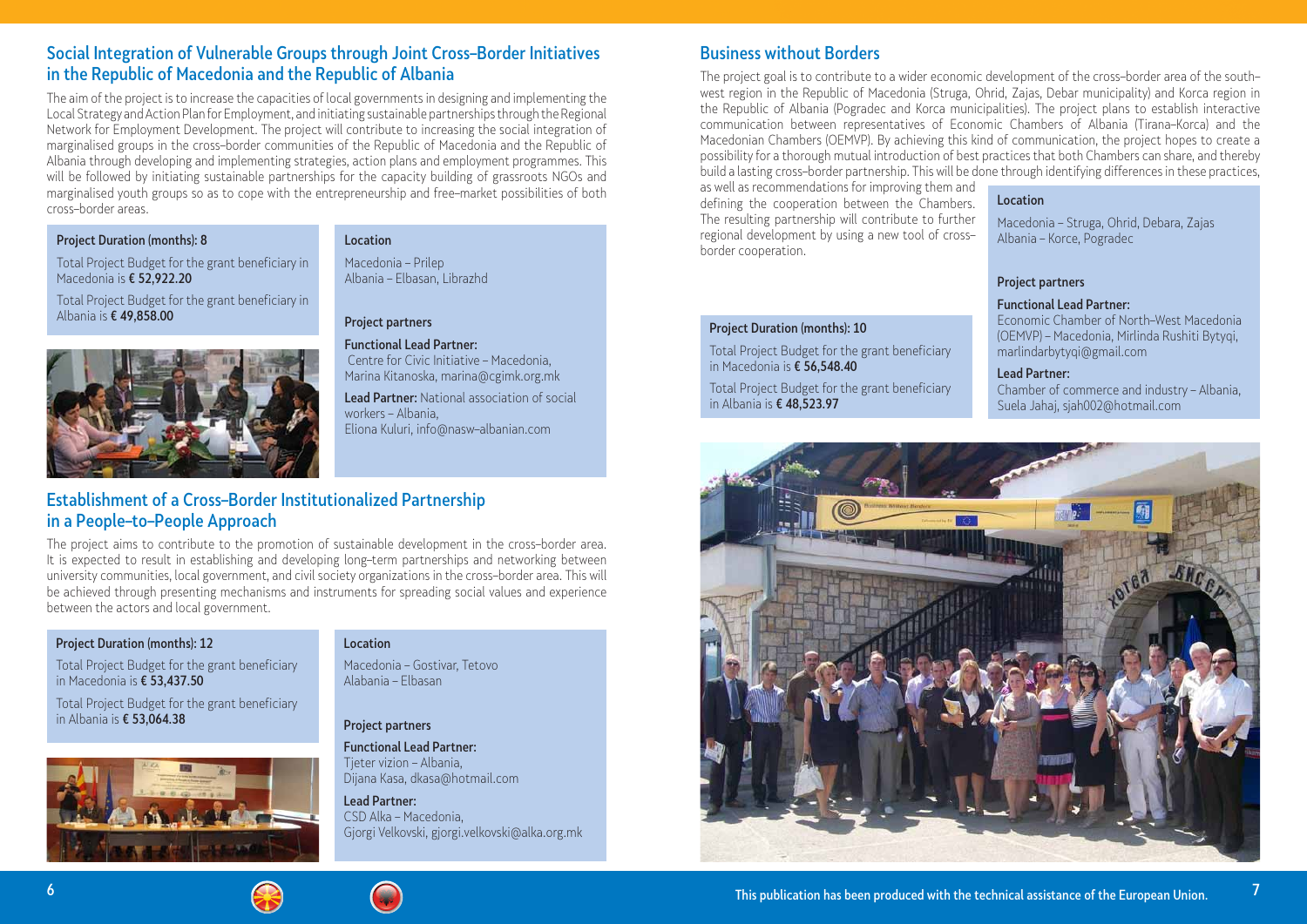## Capacity Building for the Cross–Border Communities for Improved Environment Governance

The overall objective of the project is to improve the perception and implementation of environmental protection standards. Specific activities will include spreading the network of cross–border participants and relevant institutions, associations, and groups, as well as ongoing training and promoting community resources and partnerships. Within this framework, the project plans to increase the knowledge and perception of environmental protection in line with European standards, as well as to support and build the capacities of community members, organisations and local authorities from both sides of the border. The workshop discussions will be used as a tool for sustainable cross–border dialogue, implementing European standards, preparing relevant training and support programmes which will in turn promote continuous capacity development and ensure the exchange of all relevant data on environmental issues. These results will lead to a responsible management of natural resources at the community level in the bordering municipalities of the Republic of Albania and the Republic of Macedonia.

#### Project Duration (months): 12

Total Project Budget for the grant beneficiary in Albania is € 56,201.96



#### Location

Macedonia – Debar, Kicevo, Ohrid, Struga Albania – Peshkopi, Kolonje, Bulqize, Korce

## Project partners

Functional Lead Partner: National Centre for Community Services – Albania, Liliana Dango–Gjokutaj, lilianadango@gmail.com

## Women Crossing Borders for Change

This project aims to enable and speed–up the social integration of unemployed women of all ages by increasing their capacities for employment and focusing on equal opportunities for women in the very patriarchal and conservative urban and rural areas in the cross–border region.

Leadership and management training, exchange of experience, study trips, educational activities, as well as cross–border meetings, will be organised. The final result will be to create awareness and interest within the

local and national organisations of the problems of social injustice suffered by unemployed women, facilitate a dialogue and develop continuous cooperation between women of all ages, support joint cross–border actions between women from both countries and improve local governmental programmes for unemployed women.

### Project Duration (months): 12

Total Project Budget for the grant beneficiary in Macedonia is € 31,704.00

Total Project Budget for the grant beneficiary in Albania is € 32,130.00

#### Location

Macedonia – Struga, Vevcani Albania – Korce

#### Project partners

Functional Lead Partner: Local Development Agency – Macedonia, Jasminka Popovska, jasminka.popovska@ldastruga.org

Lead Partner: CSO Une Gruaja – Albania, Eleni Jajçari, une\_gruaja@yahoo.com

## Enhancing Awareness and Organization of Awareness Campaigns on Environment Protection in the Area of Shebenik–Jablanica Trans–Border Park

The aim of this project is to increase the awareness and participation of local community organisations in better management and protection of the Shebenik–Jablanica National Park and other natural resources. The project also seeks to find mechanisms for further development by creating cooperation partnerships between NGOs on a trans–border level: Aurora association, Communal Forest and Pastures Users Associations, Local Government Units, District Forest Service, etc. This should ultimately result in raising public awareness and supporting community action for the protection and management of the park and natural resources. Location Albania – Elbasan, Librazhd, Stebleva, Qender,

#### Project Duration (months): 11

Total Project Budget for the grant beneficiary in Albania is € 31,250.31



Rajce

### Project partners

Functional Lead Partner: Aurora OJF– Albania, Pellumb Gjini, Aurora\_OJF@yahoo.com

## Working in the Rural Areas, Investing in the Future

This project aims to improve the economic situation in the cross–border region between the Republic of Albania and the Republic of Macedonia. A distinctive inequality between the economic situations in the urban and rural areas has forced the people to abandon rural areas on a massive scale. The project hopes to increase the incomes and improve the economic situation in the rural areas by developing and promoting rural tourism in Gorna Belica, Visni, Vevcani and Dardha.



### Project Duration (months): 12

Total Project Budget for the grant beneficiary in Macedonia is € 46,692.00

Total Project Budget for the grant beneficiary in Albania is € 39,732.58

#### Location

Macedonia – Gorna Belica, Visni, Vevcani Albania – Dardha

#### Project partners

#### Functional Lead Partner:

Tabita Foundation – Albania, Dritan Naum, dritan\_naumi@yahoo.com

#### Lead Partner:

Parumba – Macedonia, Hristijan Kovaceski, kovaceskikiko@gmail.com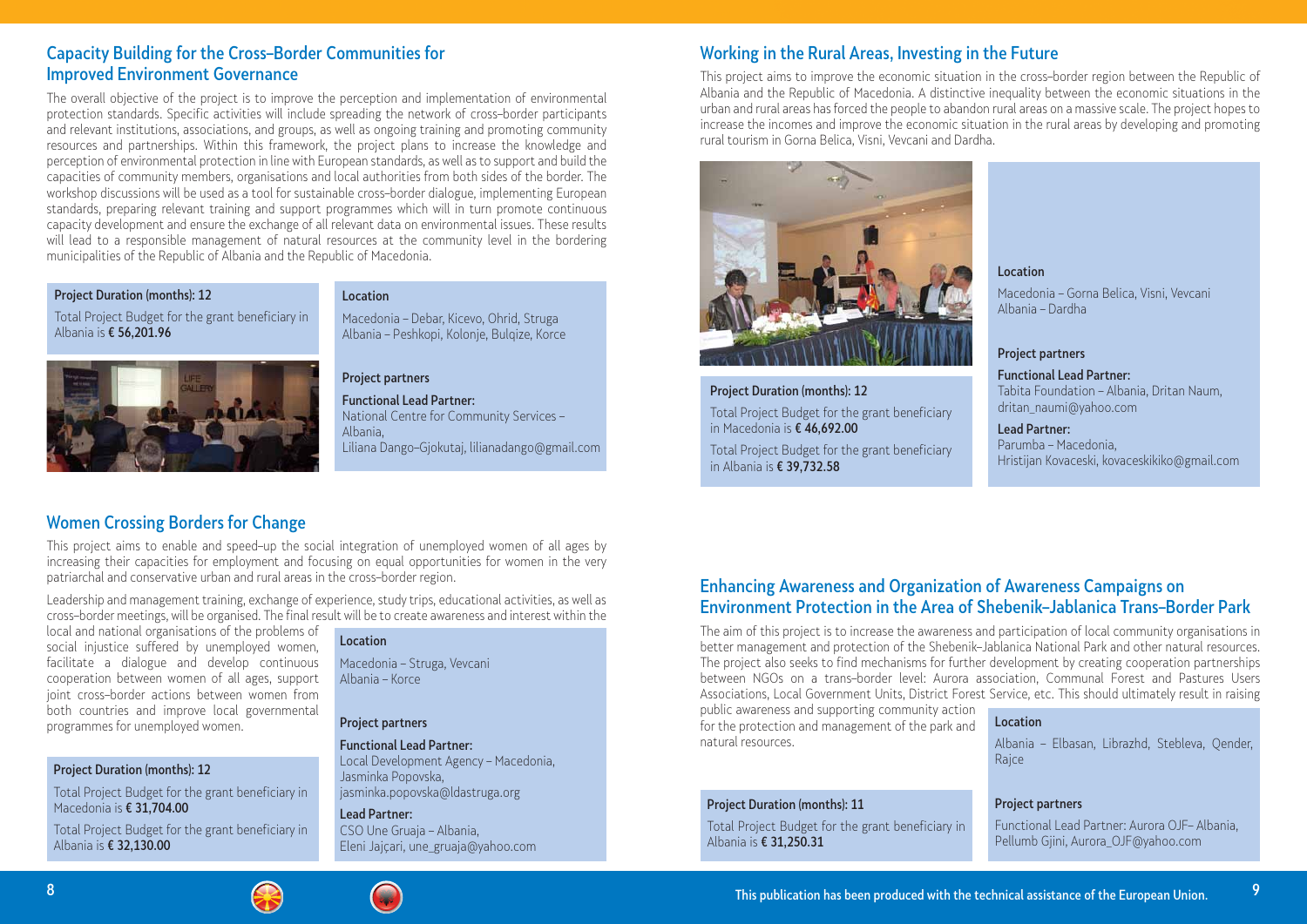## Cross–Border Civil Society Forum

In order to contribute to the strengthening of the role of CSOs in the sustainable development in the cross– border region, this project aims to create an open atmosphere for the exchange of experience, stimulate free communication and better dialogue in order to motivate mutual understanding and coordination, and increase the cooperation and partnership–building among CSOs. The project should also raise the awareness of communities at large in the cross–border region about the activities of the CSOs, grounds of their actions, their goals, values and stances. This would result in an improved broader regional cooperation on specific issues of common interest.

### Project Duration (months): 12

Total Project Budget for the grant beneficiary in Macedonia is € 58,046.00

Total Project Budget for the grant beneficiary in Albania is € 44,353.53



#### Location

Macedonia – Southwest, Polog Albania – Dibra, Elbasan

#### Project partners

Functional Lead Partner: Macedonian Center for International

Cooperation – Macedonia, Daniela Stojanova, dsj@mcms.org.mk

#### Lead Partner:

Instituti per democraci dhe ndermjetesim – Albania, Erisa Cela, ecela@idmalbania.org

## Building a Pathway Together for Employment Opportunities in the Cross–Border Area

The project is focused on improving and developing services on the market in order to create better employment opportunities in the cross–border area. The plan is to create a wider and closer cooperation between the participants who work in employment and professional education fields on a regional level. The end result will be to stimulate the social integration of the unemployed and improve their qualifications for future employment in the region of Korca (the Republic of Albania), as well as in Ohrid and Struga (the Republic of Macedonia).



Project Duration (months): 12

Total Project Budget for the grant beneficiary in Macedonia is € 52,183.50 – MK

Total Project Budget for the grant beneficiary in Albania is € 49,940.00 – AL

#### Location

Macedonia – Ohrid, Struga Albania – Korce

#### Project partners

Functional Lead Partner: Dorcas Aid International – Albania, Mirela Dishnica, office@albania.dorcas.org

Lead Partner: Foundation for Support of Enterprises Ohrid – Macedonia, Elizabeta Petanova, fpp–oh@t–home.mk

## Integrated Sustainable Environmental Management with the Implementation of a Decision Support System

The aim of the project is to improve sustainable management of natural resources between the Republic of Macedonia and the Republic of Albania. The project will identify and focus on the problems related to natural resources in the cross–border region, and also develop and implement a Decision Support System based on information and communication technology. This system will have an impact on the efficiency of the decision–making process, involving three sectors: local authorities, NGOs and business organizations. In the end, the project will increase public awareness in the cross–border area of the importance of sustainable management of natural resources, and emphasise the problems regarding natural resources.

#### Project Duration (months): 12

Total Project Budget for the grant beneficiary in Macedonia is € 43,040.00

Total Project Budget for the grant beneficiary in Albania is € 23,090.00



#### Location

Macedonia– Bitola (Pelagonia), Resen Albania – Pogradec

#### Project partners

#### Functional Lead Partner:

Institute for New Technologies, Innovations and Knowledge Transfer "Carl Friedrich Gauss" (Bitola) – Macedonia, Aleksandra Lozanovska, aleksandra.lozanovska@gmail.com

#### Lead Partner:

Nehemia Foundation – Albania, Mangalina Cane, Nehemia@nehemia–al.org

## Cross–Border Shared Integrated Alternative Tourism

The overall objective of this project is to support the economic development of small infrastructure and tourism activities, focusing on eco–tourism in the cross–border region, as well as to launch regional cooperation in tourism. The project will form a group of trained tourism professionals who will contribute to the development of small businesses and the tourism offer in the region. The project seeks to implement "people–to–people" actions which will have an impact on cross–border business cooperation and training, increase employment, and attract businesses from all over the world.

#### Project Duration (months): 12

Total Project Budget for the grant beneficiary in Macedonia is € 49,995.00

Total Project Budget for the grant beneficiary in Albania is € 49,992.14





#### Location

Macedonia – Krushevo, Pelagonia Albania – Pogradec

#### Project partners

Functional Lead Partner: ORT Training for Sustainable Development – Macedonia, Biljana Stevanovska, orts@t–home.mk

#### Lead Partner:

Local economical development agency (AULEDA) – Albania, Mirela Kochi, auledavlore@yahoo.com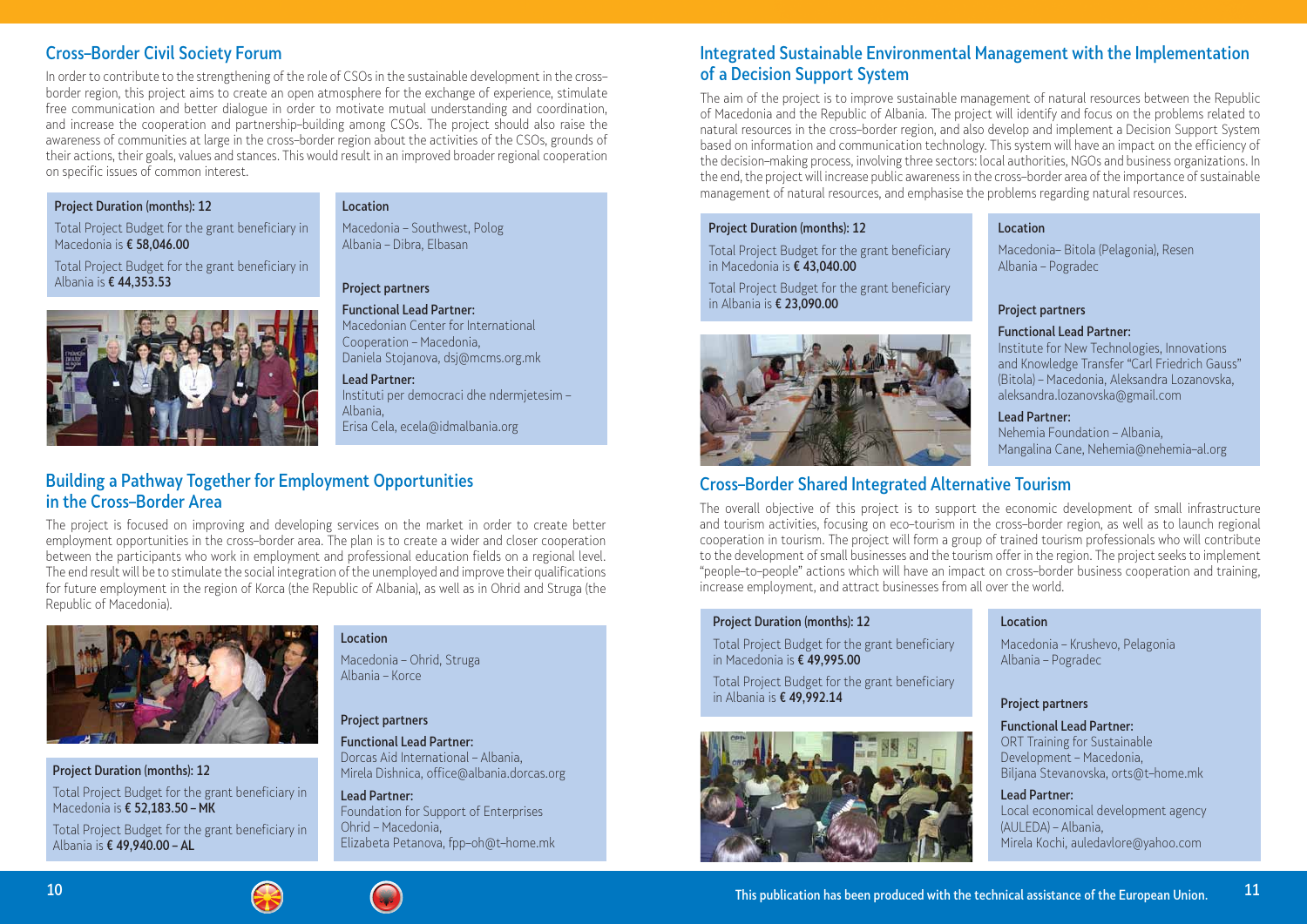## Assistance Provision for Children with Speech and Language Difficulties

The goal of this project is to improve the life quality of children with speech and language difficulties in the Republic of Albania, with a special focus on 3–6 year–olds in the Elbasan region. In order to achieve this goal, the project will endeavour to educate society on how these difficulties occur, what the statistics show and what the available services are in Albania and the neighbouring countries, as well as raising the awareness of how to identify and support children who may have speech, language and communication difficulties.



The end result will be to expand the abilities of the Albanian society to offer these children an easier way to communicate with their surroundings.

Project Duration (months): 9 Total Project Budget for the grant beneficiary in Albania is € 51,875.00

#### Location

Albania– Elbasan, Cerrik, Librazhd, Gramsh, Peqin

### Project partners

Functional Lead Partner: Hope and Homes – Albania, Evelina Azizaj, evelinaazizaj@gmail.com

## Promoting Business Women Enterprises in the Cross–Border Area

This project aims to increase the business capacities of 30–40 business women in the cross–border area, to promote their businesses and create a supporting environment for their development. Using capacity– building programmes, promotional activities and networking, the project plans to develop cooperation and commercial exchange between women–owned business companies in the Republic of Albania and the Republic of Macedonia.

### Project Duration (months): 9

Total Project Budget for the grant beneficiary in Macedonia is € 30,166.00

Total Project Budget for the grant beneficiary in Albania is € 35,704.95



#### Location

Albania – Pogradec Macedonia – Struga

### Project Partners

Functional Lead Partner: Centre for change and conflict management – AL, Arjola Agolli, partners@partnersalbania.org

Lead Partner: Macedonian Enterprise Development Foundation – MK, Gligor Mihailovski, gmh@mrfp.org.mk

## Contribution to the Biodiversity and Enhancement of Regional Cooperation in the Pelagonija/Prespa–Ohrid Trans–Boundary Region

The goal of this project is to increase the general awareness of the natural values of national parks Galicica, Pelister and Prespa, and to promote these national parks as future tourist destinations. In order to achieve this goal, the project will customize the national parks' promotional material in accordance with visitor profiles, distribute the promotional material to a wide range of customer service providers, improve the connectivity between the national parks, as well as between development agencies, and create a cooperation platform for customer service providers in the region.



Project Duration (months): 7 Total Project Budget for the grant beneficiary in Macedonia is € 42,819.00

#### Location

Macedonia – Bitola, Resen Albania – Korca

#### Functional Lead Partner:

Pelagonija Regional

Development Agency – PREDA – Macedonia, Milena Dimitrovska, director@preda.org.mk

## Borders without Boundaries

The overall objective of the project is to contribute to the creation of new relations and networks as the most important tools for exchanging experience, future cooperation and defining development strategies between the municipalities of Korca in the Republic of Albania, and Bitola in the Republic of Macedonia. The project will use the cultural and historical heritage, as well as new media products, to achieve the end result which is to create a presentation of the two cities' potentials and specificities for the general public. The project also seeks to create social cohesion among the youth from the two cities and help the people to overcome all prejudices about the way of life and culture in the neighbouring country.



#### Project Duration (months): 12

Total Project Budget for the grant beneficiary in Macedonia is € 83,550.00

Total Project Budget for the grant beneficiary in Albania is € 25,690.00



#### Location

Macedonia – Bitola Albania– Korce

#### Project partners

Functional Lead Partner: Municipality of Bitola, Macedonia, Evgenija B.Josifovska, e.b.josifovska@hotmail.com

#### Lead Partner:

Municipality of Korca: Vilma Petro, anikris\_67@yahoo.com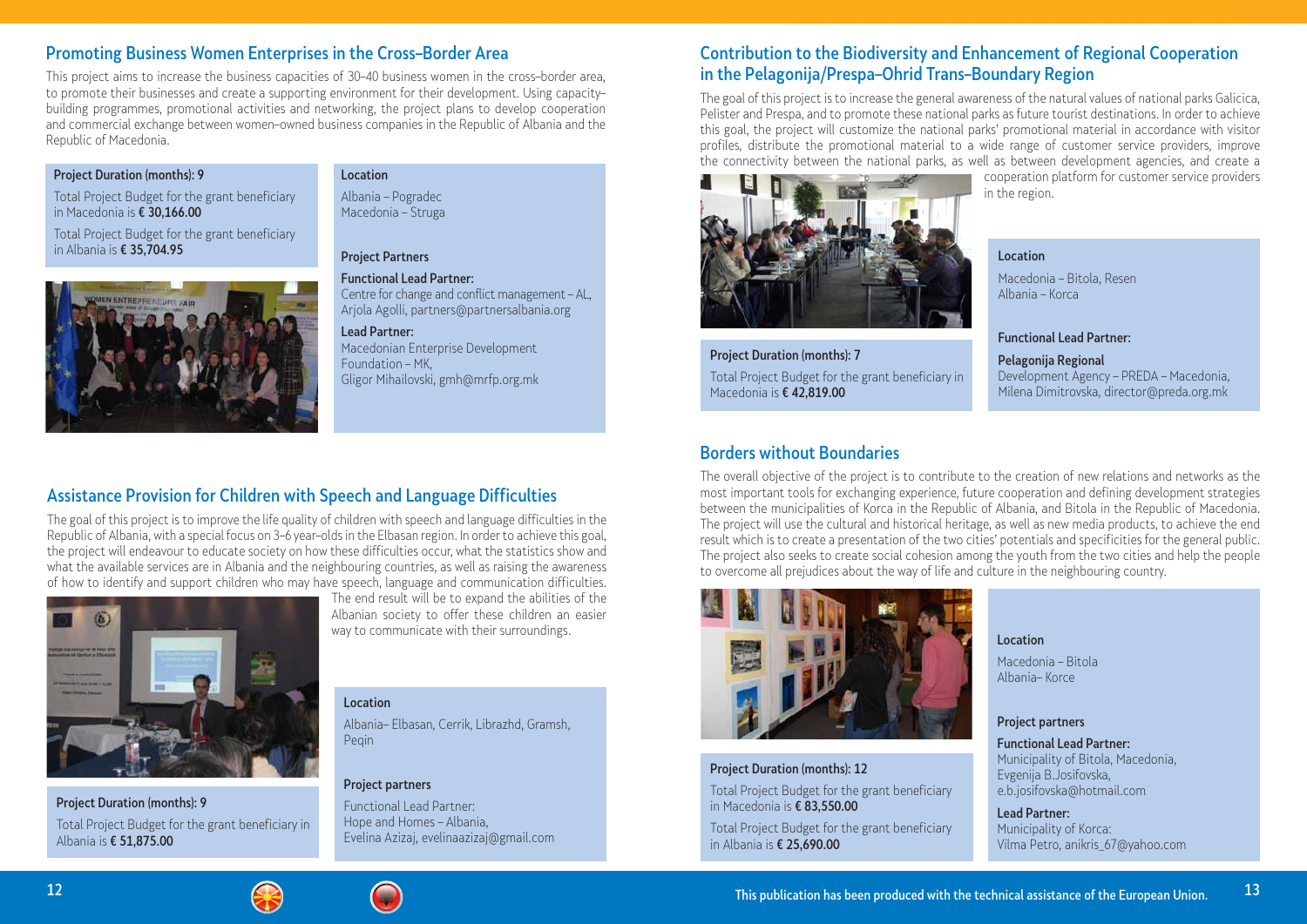## Strengthening Education and Training Capacity on Natural Resource Conservation in Ohrid – Prespa Basins

There are considerable differences between both countries in managing the business activities and natural resources, with Macedonian side having a better management due to historical, political, economical and legal differences. The project aims to improve professional performance in environmental education contributing to a sustainable economic development of the cross border area of South–West region in Macedonia and Korça and Elbasan regions in Albania.The specific objectives of Build TRACA (Environmental Educational Network) are to (i) improve environmental education capacity by raising competence levels on both sides of the border; (ii) encourage knowledge transfer by establishing networks among the local government authorities, academics, training institutions and NGO's, and (iii) promote joint activities. The Action will be implemented in the Republic of Macedonia, and Republic of Albania, Korça region, towns of Pogradec; Elbasan region and town of Librazhd. Location Macedonia – South–West Region, towns of Struga and Ohrid Albania– Korça region, town of Pogradec; Elbasan region and town of Librazhd Project partners

#### Project Duration (months): 18

Total Project Budget for the grant beneficiary in Macedonia is € 121.519.96

Total Project Budget for the grant beneficiary in Albania is € 147.236.00

#### Functional Lead Partner:

Research Centre for Rural Development, Albania, Jamarbër Malltezi, abi\_malltezi@yahoo.com

#### Lead Partner:

The Union of the Ecologists"Natyra"– NGO, Macedonia, Berat Sela, Berat\_70@hotmail.com

## Cross border cooperation for Improvement of VET

The objective of this project is to contribute to the improvement of vocational educational and training (VET) through cross border cooperation between neighboring regions of Albania and Macedonia. Vocational Education and Training system continues to be in a delicate moment in Macedonia and Albania. Reforms in Vocational Education in Albania and Macedonia have for more than 10 years been a high priority on the agenda of our government. Despite all efforts by government and donors for reform in VET in the these

countries, participation in VET of the age cohort 15 – 18/19 is still less than 20–30 percent, while in other European countries the participation in VET is around 60 percent. The low participation in VET and the quality of VET in Albania has a negative impact on the percentage of qualified and qualitative labour force in the labour market.

### Project Duration (months): 12

Total Project Budget for the grant beneficiary in Macedonia is € 27,534.99

Total Project Budget for the grant beneficiary in Albania is € 44,614.50

#### Location

Macedonia – Ohrid, Struga, Bitola Albania – Elbasan, Korca, Pogradec

#### Project partners

Functional Lead Partner: Educational Centre Elbasan – Albania, Edlira Leazer, eleazer@enet.al

Lead Partner: Centre for Sustainability and Advance Education – Macedonia, Igor Mishevski, igor@csae.mk.

## Action on Entrepreneurship Business Support and Development of Cross–Border Cooperation

This project seeks to contribute to the launching of cooperation development between small and medium enterprises (SMEs) in the cross–border region. The project will implement actions to improve commercial exchange and economic relations between the Republic of Macedonia and the Republic of Albania by creating cross–border exchange and partnership programmes, emphasizing and defining necessary joint strategies, enabling the exchange of knowledge and good practices between the two countries and encouraging a common interest in supporting and organizing the SMEs. The project activities will be aimed at building capacities for entrepreneurs' development and also creating opportunities for establishing contacts, assistance, communication and strengthening relationships between.



Project Duration (months): 12 Total Project Budget for the grant beneficiary in Macedonia is € 54,850.10

### Location

Macedonia – Kichevo Albania – Korca

#### Project Partners

Functional Lead Partner: Regional Enterprise Support Centre Bitola – Macedonia, Simeon Petrov, sime.petrov@gmail.com

## Strengthening the SME Sector in the cross border region

Despite significant progress in macroeconomic stabilization and the process of privatization in both countries, job creation is still limited. Companies in the border region are not enough sufficiently competitive. The overall objective of the project is to strengthen the local economic development and to increase the competitiveness of enterprises from Southwest and Pelagonija region in Macedonia and Korca region in Albania. The project is focused on increasing the competitiveness and capacity building of the enterprises from the tourism sector, reducing the unemployment rate of the younger population in the cross–border regions and strengthening the institutional infrastructure and establishment of public–private dialogue for improving the local economic development.The Action will be implemented in the Republic of Macedonia: and in the Republic Albania. Location Macedonia – Bitola, Prilep, Ohrid, Struga and Kicevo Albania – Korca and Pogradec Project partners Functional Lead Partner: Foundation for small and medium sized

#### Project Duration (months): 18

Total Project Budget for the grant beneficiary in Macedonia is € 114,188.50.

Total Project Budget for the grant beneficiary in Albania is € 81,661.00



- 
- 

enterprises development Regional Enterprises Support Centre Bitola, Macedonia, Goce Petrovski, rcbt@t–home.mk

#### Lead Partner:

Regional Development Agency Korca, Albania, Aurel Grabocka, rdakorca@yahoo.com

### Projects awarded under the 2nd Call for proposals of the IPA Cross–border Programme Republic of Macedonia – Republic of Albania that are currently under implementation: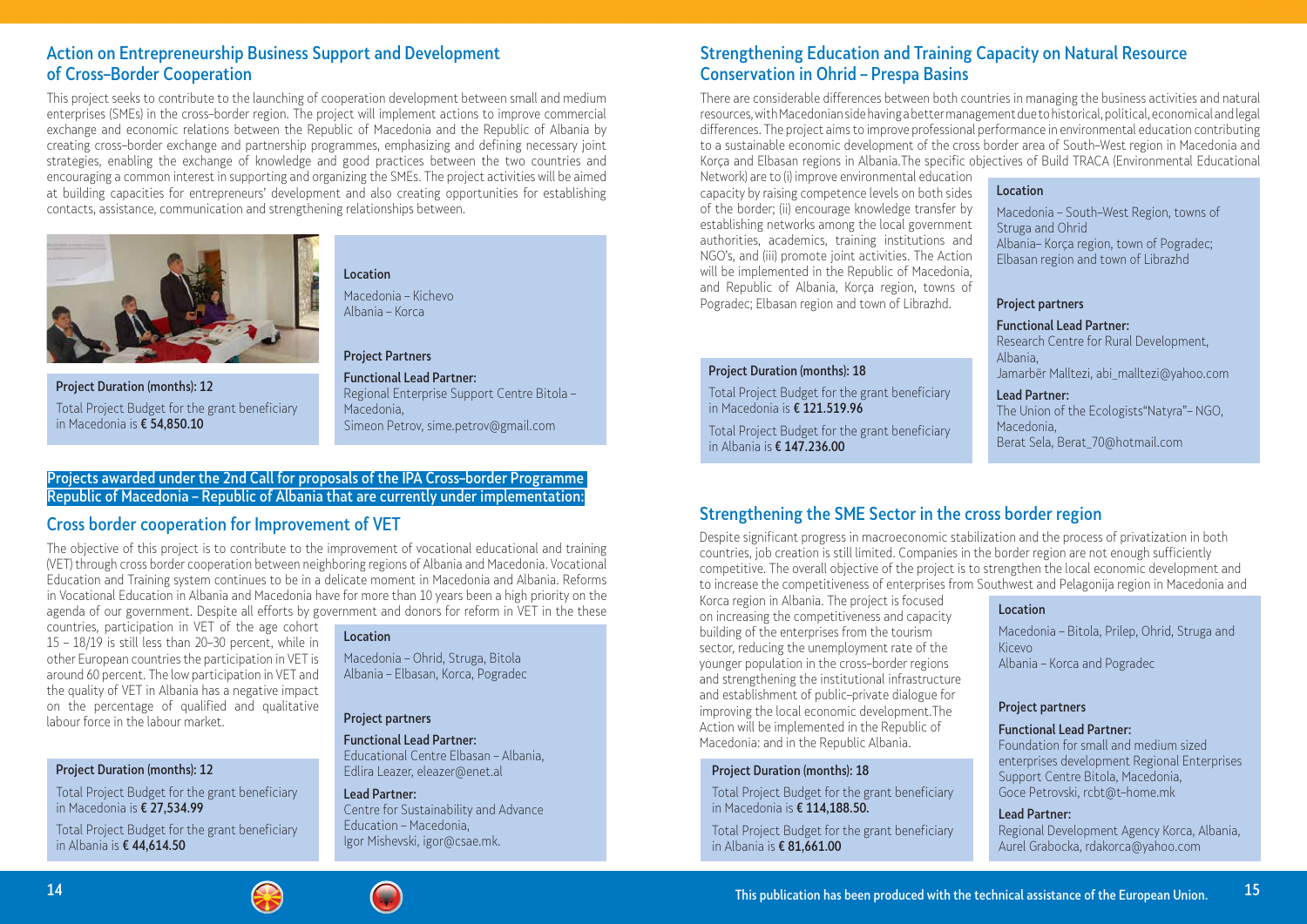## Dibra Region Environment Promotion Project (DREPP)

The environment in the cross–border region (Dibra region in a Albania and Commune of Dibra in Macedonia) is threatened by poor water and sewage management, uncontrolled waste disposal, unregulated urbanization, and by industrial pollution that has caused critical environmental damages. Thus, nature protection needs to be improved and the ecological balance of the important eco–systems present in the cross–border area and of its biodiversity need to be preserved. Moreover, there are environmental challenges that need to be kept under control and pollution– reducing activities are necessary to be implemented. The goal of this

> Albania– Dibra Region, Districts of Dibra, Burrel and Bulgize.

project is to contribute at protecting, promoting and managing sustainable environmental development in the cross–border area through support of joint initiatives. The specific objective of the project is to improve the level of understanding, management and implementation capacities of community based groups on the environmental issues, based on public awareness and educational activities, and small– scale interventions in the environment in the cross– border area (Dibra region in Albania and Commune of Dibra in Macedonia).

#### Project Duration (months): 18

Total Project Budget for the grant beneficiary in Macedonia is € 90,311.00

Total Project Budget for the grant beneficiary in Albania is € 123,893.70

### Location

Macedonia – Southwest Region, Municipality of Debar

#### Project partners

#### Functional Lead Partner:

Democratic Integration and Development Center, Kukes (DIDC) – Albania, Zyrjan ALUSHI, zyrjanalushi@yahoo.com

#### Lead Partner:

Centre for Sustainable Community Development, Debar (CSCD) – Macedonia, Shuip MARKU, s.marku@gmail.com

### Cross–border water resource management

This project recognizes needs expressed by representatives of municipalities and local stakeholders for further development of environmental planning, efficient public participation in decision–making, facilitating environmental investments and improving environmental resource management. Project would open channels of communication and improve cooperation across national borders and among different ethnic groups in Macedonia and Albania. Thе project will guide two cross–border municipalities

in Macedonia and Albania towards prudent use of water resources and increased awareness of the communities for sustainable living and behaviour. Improving the water supply systems efficiency, strengthening the capacities in the Municipalities and Public Communal Enterprises, enhancing the capacity of the stakeholders in the basin for Integrated Water Resource Management Planning are specific objectives of this project. The Action will be implemented in the Republic of Macedonia and in Albania.

#### Project Duration (months): 18

Total Project Budget for the grant beneficiary in Macedonia is € 196,556.25

#### Location

Macedonia – South west region – municipality of Debar Albania– District of Diber – Municipality of Peshkopi.

#### Project partners

#### Functional Lead Partner:

The Regional Environmental Center for Central and Eastern Europe – Country Office for Macedonia (REC Macedonia ) – Macedonia, Katarina Stojkovska, katarina@rec.org.mk

## Branding: Paving the Path for Promoting and Protecting Local Products in the Cross–Border Region

Rural areas of the target CBC region are rich in natural resources, biodiversity and highly specific and traditional agricultural products (sheep cheese, kaskaval and lamb meat but also some fruits and vegetables (such as apples, cherries plumps, beans, forest nuts, medicinal herbs) and recognized as such by the consumers. These traditional products, if properly registered and protected under the existing laws and regulations (Protected Designation of Origin, Protected Geographical Indications, and Protected Traditional Denomination) and linked to the new market conditions, could highly participate in strengthening the regional identity and in fostering the economic development of the region. The project aims to contribute to the rural economic development of the CBC Area through promotion of regional products branding. Specific objective of the project are: implemented planning and management framework for the process of branding and preserving local products in the CBC regions, enhanced capacities of the target CBC regions to manage the process of product branding and established cross–border cooperation and coordination of CBC channels related to promotion of regional products. **Location** Macedonia – Polog Region, Municipalities – Gostivar and Mavrovo/Rostuse Albania– Dibra Region– Communes of Maqellare, Melan, Tomin, Kastriot, Sllove, Kala e Dodes. Project partners

#### Project Duration (months): 15

Total Project Budget for the grant beneficiary in Macedonia is € 96,413.25

Total Project Budget for the grant beneficiary in Albania is € 88,761.00

#### Functional Lead Partner:

Center for Sustainable Development ALKA – Macedonia, Zarko Dzipunov, zarko.dzipunov@alka.org.mk

Lead Partner: Institute for Democracy and Mediation – Albania, Sotiraq Hroni, shroni@idmalbania.org

## Social inclusion of persons who served prison sentence

This action responds to the common needs identified in the targeted countries, Macedonia and Albania, regarding the social inclusion of the marginalized groups – prisoners and the need for improvement of the prisons conditions in the cross–border region.Cross border cooperation will be established between institutions – prisons and human rights NGOs in favour of partnerships for quality reintegration of prisoners is one of the priorities for EU accession.

#### Project Duration (months): 10

Total Project Budget for the grant beneficiary in Macedonia is € 58,021.01

Total Project Budget for the grant beneficiary in Albania is € 41,906.00



#### Location

Macedonia – Prilep, Bitola Albania– Korca

#### Project partners

Functional Lead Partner: Center for Civic Initiative – Macedonia, Mr. Goce Todoroski, ccimk@t–home.mk

#### Lead Partner:

Albanian Rehabilitation Center for victims of trauma and torture – Albania, Adrian Kati, arct@albmail.com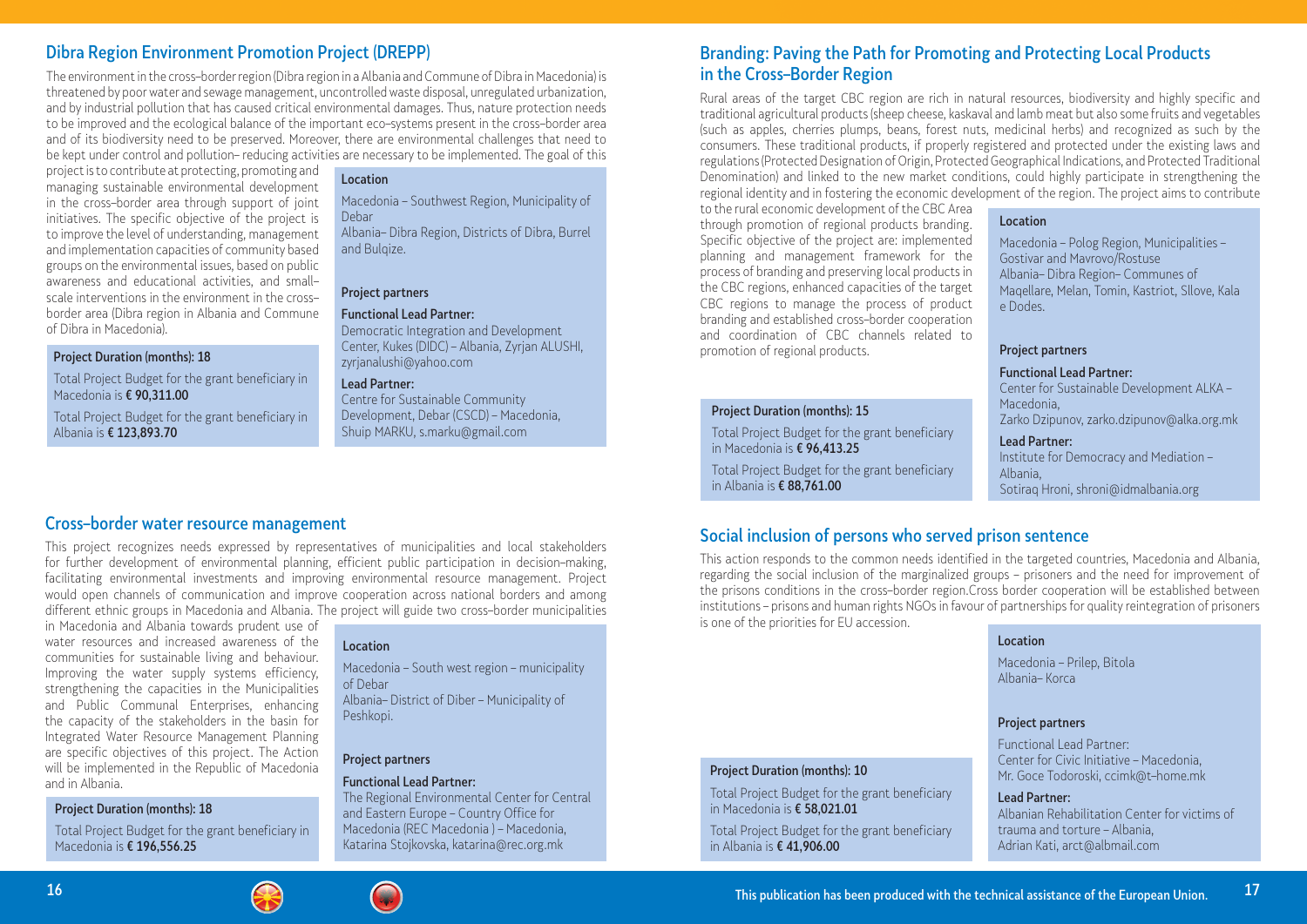This brochure has been prepared within the frame of the project "Technical Assistance of the Ministry of Local Self-Government for the implementation of the CBC with Albania" – Grant CRIS No. 2011/262 –623

> Implementing authority: Ministry of Local Self –Government Address: ul. "Mito Hadzivasilev Jasmin" 50, 1000 Skopje Tel.: +389 (0) 2 3253 921 Fax: +389 (0) 2 3253 920

"This publication has been produced with the assistance of the European Union. The contents of this publication are the sole responsibility of JTS for IPA Cross –Border Programme Republic of Macedonia and Republic of Albania and can in no way be taken to reflect the views of the European Union."

Skopje, November 2012

## Empowerment of women in touristic areas through handcrafting production

Fundamental changes need to occur at all levels of government and society for Albania and Macedonia diversity to be recognized as interrelated with their culture. Most importantly, there is a lack of awareness of how culture can be used as a tool for sustainable development, increase economic benefits from tourism and increase trade generated and conversely, how such development can be used as a catalyst for culture. This project will contribute to the promotion of sustainable economic growth and attractiveness of the Albanian Korca Region and Struga Region so as to make better use of their socio–economic and cultural potentials in pursuing regional development and facilitating cross border cooperation. The Action will be implemented in the Republic of Macedonia: Region of Struga, Kalishta Village and Albania: Region of Korça, Tushemisht Village, Voskopoja Village.

#### **Location**

## Enable new forms of services for children with autism spectrum disorders

The overall objective of this proposal is to create an effective process of cross –border cooperation to enable new forms of services for children with autism spectrum disorders in the region, through exchange development practices for this target, their families and societies they are living in.

Project Duration (months): 18

Total Project Budget for the grant beneficiary

in Macedonia is € 83,470.00

Total Project Budget for the grant beneficiary

in Albania is € 113,838.00

Project Duration (months): 12

Total Project Budget for the grant beneficiary in Albania is € 52,750.00

# $18$  This publication has been produced with the technical assistance of the technical assistance of the European Union. In the European Union. In the European Union. In the European Union. In the European Union. In the E





Macedonia – Region of Struga, Kalishta Village Albania – Region of Korça, Tushemisht Village, Voskopoja Village

#### Project partners

Functional Lead Partner: Association for Women with Social Problems – Albania, Bajana Ceveli, bceveli@yahoo.com

#### Lead Partner:

Women Association "Aureola" – Macedonia, Ruhije Sula, aureola\_6@yahoo.com

#### Location

Albania – Municipality of Elbasan

#### Project Partners

#### Functional Lead Partner:

Hope and Homes – Albania, Evelina Azizaj, evelinaazizaj@gmail.com; albaniachildren@yahoo.com